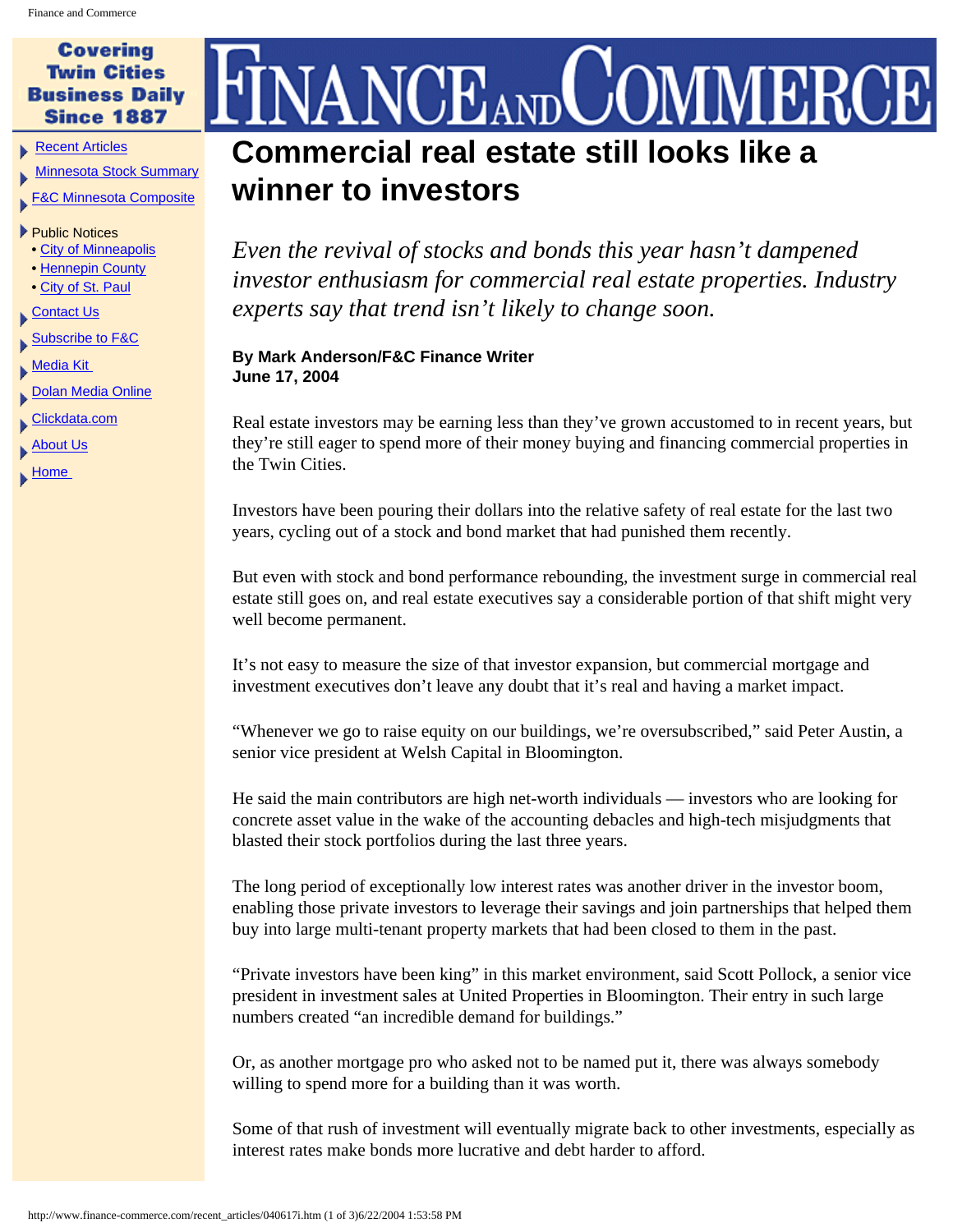But shifts in a handful of fundamental factors are probably going to keep many investors and a larger portion of their assets in commercial real estate, the experts said.

One of those fundamentals is the age of the baby boomers, who by now are all thinking about retirement, said Beth Timm, an attorney and real estate specialist with Winthrop and Weinstine.

 "Those investors are in a more conservative mood" after watching their parents retire and promptly lose one-third of their savings to the stock market collapse. "They continue to view real estate as a stabilizing investment."

The development of the tenancy-in-common (TIC) partnerships is another factor

That investment tool makes real property ownership more practical, by enabling private investors to turn most management duties over to the TIC sponsor. The size of the TIC investment pool also gives individual owners access to a much broader commercial market — from small freestanding buildings to many large multi-tenant projects.

Banks are also rapidly gaining comfort with TICs as borrowers and are streamlining their processes for lending to the syndications, Timm said.

The pace at which those are being created provides a good measure of scale of the investor boom, Pollock said. "Although we haven't seen a great impact on the local sale market from TICs yet, we're hearing about the creation of new groups all the time."

That private market demand combined with growing investments by institutional investors had the classic effect on commercial real estate pricing, driving up the costs of profitable properties and marginal properties alike.

That, in turn, drove down the returns to investors, but that hasn't dampened the investor market.

"Those returns are still very good compared to what people have gotten in their  $401(k)$ "s, and investors still see that real estate continues to build up principal value," Timm said.

Returns are off by at least 100 basis points to about 9 percent internal rate of return on average commercial real estate investments, according to Pollock. Premium prices drove returns even lower for retail properties, which have generally been regarded as the safest class of property investments.

But given the new liquidity in the market because of the increased investor pool, and the growing discipline in the buyer market combined with more transparency in both building and geographic market performance, investors say the reduced rewards are offset by lower risk.

Many of the same factors have been at work in the lending market, too, which benefited by new investment from overseas — driven in part by a very favorable exchange rate — and by growing contributions from traditional commercial real estate lenders.

"More institutions — insurers and pension funds — are putting their marginal dollars into real estate," said Wayne Streck, head of commercial mortgage lending at Thrivent Financial for Lutherans. "But when a lot of people put their marginal investments in the same place, that ends up being a big change."